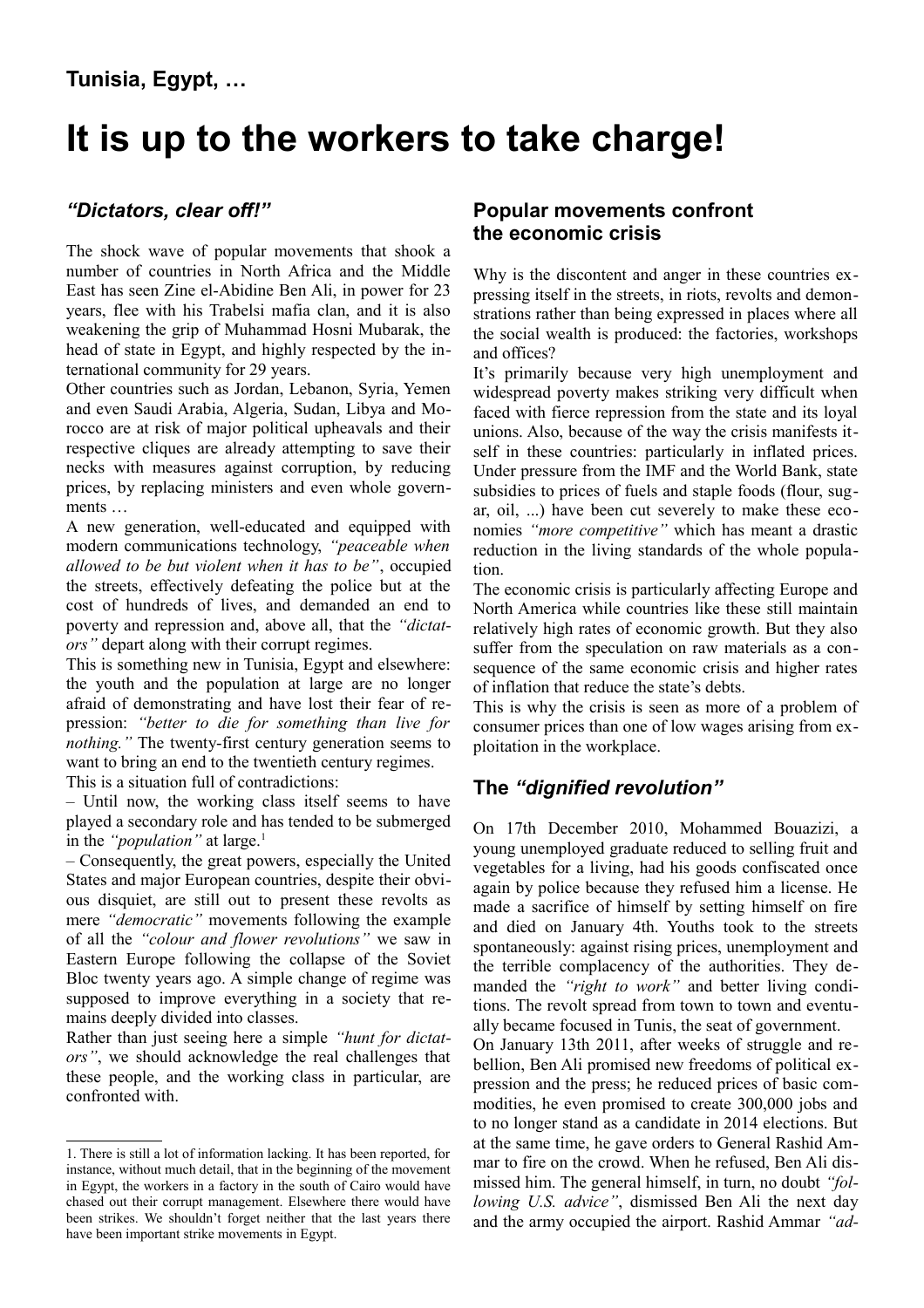*vised"* and most of all *allowed* Ben Ali to flee to Saudi Arabia. Meanwhile, France, completely out of touch with the real events and not briefed by its *"American allies"*, wanted to dispatch lots of equipment and experts to help make the Ben Ali regime's repression a bit less bloody.

Let's skip over the various twists and turns in the forming a government, with all sorts of *"opponents"* coming in and going out. A new government was formed from representatives of the different parties, except the Stalinists and the Islamic fundamentalists, and with old Muhammad Ghannouchi as prime minister who had the role for 11 years as part of the Trabelsi clan. In six months time *"free and democratic elections"* would be held for the *"Tunisian population"* to choose their new exploiters. Little has changed ... the spectacle of a game of musical chairs for ministerial positions begins and on February 5th the police again fire into the crowd, killing several young people.

For decades, the major powers have used the pretext of the *"regional stability"* to support the dictatorships they endorsed in the fight against *"Islamic fundamentalism".*[2](#page-1-0) The same major powers have also benefitted greatly from the repression that provided a submissive, flexible and low cost workforce.

The U.S. administration adjudged that the degree corruption of the Tunisian state and the greed of the Trabelsi clan had become an embarrassment (see the Ambassador's reports released by *WikiLeaks*); and, considering that popular anger might spread to other countries, it pushed for Ben Ali's removal.

#### *"We're not leaving, he must go!"*

On 25th January, *"the Day of Rage"*, protests began in Cairo and other Egyptian towns (especially Alexandria and Suez), clearly inspired by the events in Tunisia of a few weeks before: Tunisian flags were carried in the demonstrations to alert Mubarak to what could happen to him.<sup>[3](#page-1-1)</sup>

The demonstrations raised the slogans of the popular movement in Tunisia: against repression, police brutality, the permanent state of emergency, the lack of freedom of expression and corruption. But behind these demands there was also the same revolt as in Tunisia against unemployment, rising prices, poor housing, and very low wages. From the beginning, all these demands are summarised in a single slogan: *"Mubarak, clear off!"*

Faced with a violent crackdown, the demonstrations could not take any other form than than a violent reaction. There were clashes between demonstrators and the *"security forces"* in Cairo and in Suez, and the police did not hesitate to fire on the crowd. Demonstrators in several cities set fire to police stations in response. Demonstrators in Suez and in the Sinai region began arming themselves. Large numbers were arrested.<sup>[4](#page-1-2)</sup>

On Friday, January 28th, the first mass rallies took place in Cairo, Suez, Beni Suef, Mansoura, Manufiya and elsewhere. The regime tried to cut off all communications: Al Jazeera television, the Internet and telephone links. That evening in Cairo, the demonstrators torched the headquarters of the NDP, Mubarak's Party, and other buildings of the regime.<sup>[5](#page-1-3)</sup> Police with tear gas, rubber bullets and water cannons were not enough. The army was brought in, but the decreed curfew was ignored by the demonstrators. There were already 105 dead.<sup>[6](#page-1-4)</sup> One million tourists would be evacuated from the country.

Unable to manage the situation other than through letting loose its *"Special Security Forces"* to create carnage, the regime decided to temporarily withdraw all its *"security forces"*. Widespread looting and general insecurity ensued which *"destabilised"* the country and was a justification for the ultimate slogan of all oppressors, *"It's either us or chaos!"*[7](#page-1-5)

But the population didn't turn against the demonstrators. Instead of yielding to the blackmailing offer of *"protection"*, *"neighbourhood committees"* (a kind of civil guard) were organised.<sup>[8](#page-1-6)</sup>

<span id="page-1-0"></span><sup>2.</sup> To remind: Islamic fundamentalism was an ally of the US in order to counteract the influence of the Soviet Bloc, particularly in Afghanistan, the present base of al-Qaeda. By contrast, when the FIS won the *"democratically held"* elections in Algeria in 1991 it resulted in a military putsch with support of the US. When ayatollah Ali Khamenei of Iran gave his blessing on February 5<sup>th</sup> to the *"Islamic*" *revolution in Egypt"*, this description was formally objected to by the Egyptian Muslim Brothers, according to whom is was about a *"revolution of the people, and not a religious revolution"*. In contrast to the American pretexts they have but very little in common with al-Qaeda or the regime in Iran. When they defend the introduction of Sharia, the holy law of medieval Islam, the are not yet known for their lapidation of adulterous women. And it has been particularly the support by the great powers to Nasser, Sadat and Mubarak which made them so popular in Egypt. The popular movement in Egypt, meanwhile, is the most flagrant combat against al-Qaeda and all other terrorists.

<span id="page-1-1"></span><sup>3.</sup> The appeal was made by the *"April 6 Youth Movement"*, a network active on Facebook and Twitter, with tens of thousands of participants, mostly qualified young without any political past. The date chosen was the one of the national celebration of the police! This network was founded in early 2008 in support of the workers in El-Mahalla El-Kubra, an industrial town, in preparation of a strike. This

network rejects the label *"political organisation"*.

<span id="page-1-2"></span><sup>4.</sup> Meanwhile, at January  $28<sup>th</sup>$ , with support of the Muslim Brothers, Mohammed Al Baradei (Nobel peace price winner) came back to Egypt; very modestly he proposed himself as a new head of state, something strongly challenged by most demonstrators who refuse to bind themselves to one or other *"oppositional forces"*.

<span id="page-1-3"></span><sup>5.</sup> Three days later, on January  $31<sup>th</sup>$ , Mubarak's NDP is excluded from the *Socialist International*. Great solidarity with a sister party under fire!

<span id="page-1-4"></span><sup>6.</sup> That day the army was also deployed to protect the famous National Museum; the 'horrible' demonstrators joint up with the soldiers to make an end to vandalism.

<span id="page-1-5"></span><sup>7.</sup> The looters are first of all the poorest: they claim their *"right to eat"* and attack small shops where the prices continue to rise. But they are chiefly criminals (miraculously *"escaped from prison"* and others). But finally they are the cops of Mubarak who unmasked themselves as true criminals by creating and organising the chaos Mubarak needed in order to justify a bloody repression.

<span id="page-1-6"></span><sup>8.</sup> These "*neighbourhood committees"* are often composed of proletarians defending themselves against general insecurity. But there are also the small shopkeepers who defend the little they have against those who have nothing at all.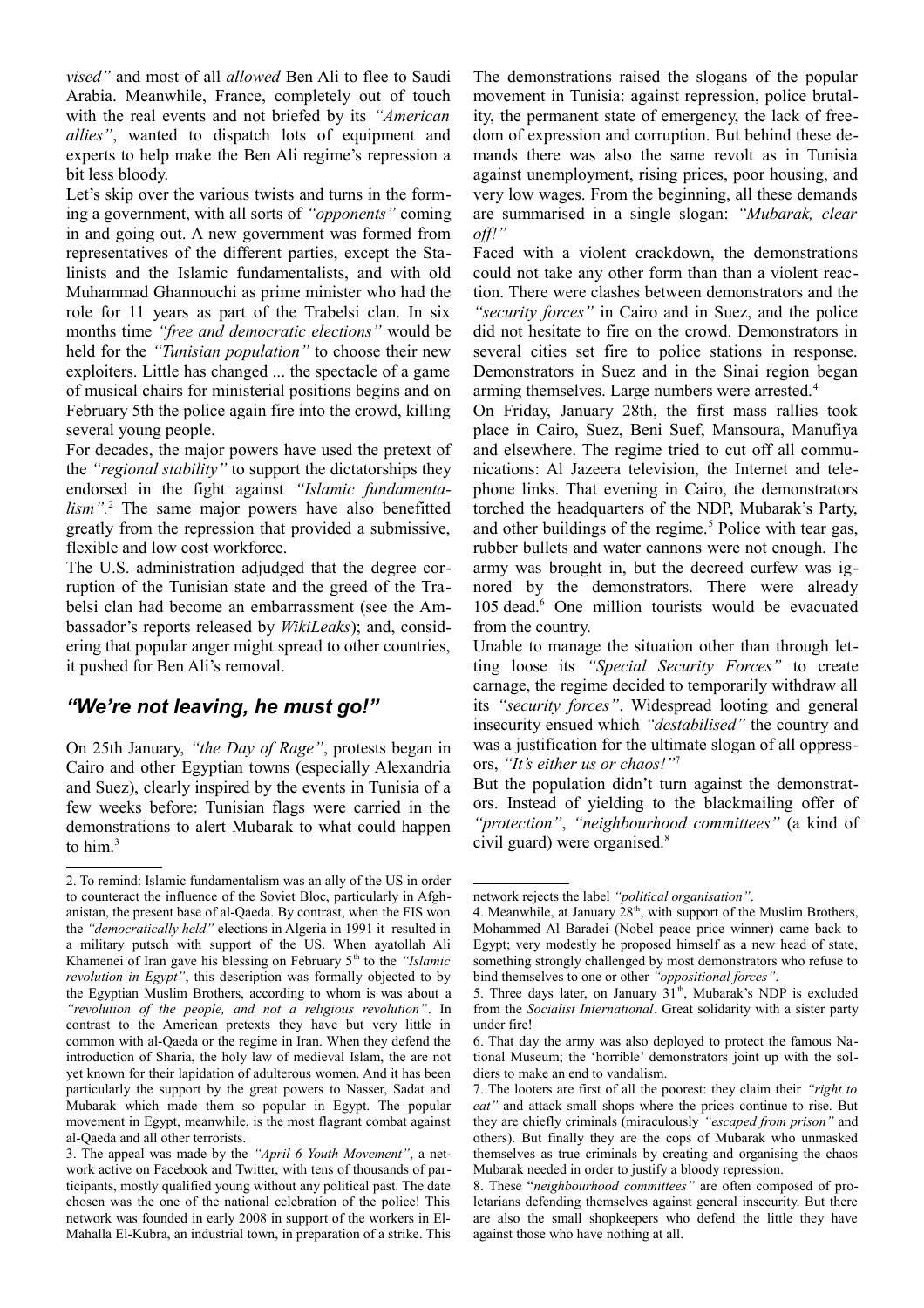Many factories closed, not only to avoid giving the workers the initiative but especially because the latter were at home defending their families and their property against looters.

The same January  $28<sup>th</sup>$ , Mubarak used a traditional manoeuvre of all dictators: on the one hand, he dissolved his government to try to calm the anger while appointing Omar Suleiman, former head of the *"Egyptian General Intelligence Service"* (the secret police) as Vice-President (a position that did not exist previously). In addition, he invited a military, Ahmed Shafik, to form a new government. Finally, he announced he would not apply for re-election as president in the elections in September 2011.

The army replaced the *"Special Security Forces"*. The soldiers, mostly recruited from the working class themselves, were less likely to fire on the crowds and their superiors knew that.

Then there were the *"pro-Mubarak forces"* who tried to regain control of the situation. They were composed of small shopkeepers annoyed because for over a week their *"businesses"* had been suffering and because their shops were at risk from looters. There were also men hired from the slums and from among the poor who were willing to sell themselves to the highest bidder to *"clean up"* Liberation Square. Finally, there were Mubarak's cops, dressed as civilians, who supplied instructions for organising and unleashing violence.

February 1st was called the *"March of the Millions"* day, with the largest of all the demonstrations.<sup>[9](#page-2-0)</sup> Two nights of extreme violence followed, with many dead and the army finally forced to point its guns toward those who caused the violence. The *"pro-Mubarak forces*" disappeared from the street. The grand finale, scheduled for February 4th, called the *"Day of Departure"* of the dictator, nevertheless proved a failure: despite a huge demonstration, Mubarak clung onto power. Why?

For the United States the Tunisian extortionist, Ben Ali, president of a small non-strategic country, was replaceable. But it was a lot more difficult for them to get rid of Mubarak, strategist and pillar of the *"American stability*" in the region. Barack Obama, while saying it was *"for the Egyptians to decide"*, had to at least offer him an *"honourable exit"*. [10](#page-2-1) Mubarak could leave and

the whole US foreign policy could risk losing credibil-ity, even more than if Mubarak stayed.<sup>[11](#page-2-2)</sup> And all the world's leaders, including those outside the *"Arab world"*, seeing the demonstrators in these other countries, wanted to make clear above all that *"the street can't rule"*.

On Sunday, February 6th 2011 Mubarak appeared again on Egyptian state television as head of Government.<sup>[12](#page-2-3)</sup> For him, it was time to return to *"normal life"*. What was of great significance that morning was that the Cairo Stock Exchange and the commercial banks were the first by some hours to open their doors. While it was the day that the demonstrators chose to commemorate the martyrs in Liberation Square, all the *"opposition forces"* were starting to negotiate behind the back of the demonstrators with the regime's vice-president, but they were also televised beneath a huge portrait of Mubarak himself.

All these people from the old regime, who changed course and suddenly became great democrats, provided the demonstrators with their first lesson: democracies can do something that dictators can't: ignore public protest. The Egyptian army had begun restricting the space for demonstrations and Cairo seemed to be resuming a *"normal life"*.

On Tuesday, February  $8<sup>th</sup> 2011$ , Suleiman said that there would be no reprisals against the demonstrators, which was hardly credible while he and his police assassins were still at large.

But the same day, when workers returned to work, a general strike was announced. The regime increased public sector wages and pensions by 15% immediately. It was a start! But again it's was a case of too little and too late because inflation in Egypt had already reached 18%.

And the protests continue with still more force...

## **The self-organisation of the workers for another world**

We are with all our hearts with the demonstrators when they cry: *"Dictators, clear off!"* because behind these dictators stand their corrupt regimes and repression. And behind the regimes stand the great powers, that always supported these same dictators while boasting for being *"defenders of freedom, democracy and human rights"*. We also support the demonstrators for as far as the never gave the opportunity to so called political oppositional groups to *"steal"* their movement. The demonstrators have nothing to expect from this *"opposition"* of which the members are already lining

<span id="page-2-0"></span><sup>9.</sup> The "*Two Million"* proclaimed by *Al Jazeera* for that day on Liberation Square only was largely exaggerated. But if we count the total numbers of participants for all demonstration we can certainly speak of many millions.

<span id="page-2-1"></span><sup>10.</sup> The special representative of Obama in Egypt, Frank Wisner, declared on February  $5<sup>th</sup>$  2011, after a meeting with Mubarak, in front of television cameras that Mubarak *"was of great importance for an orderly transition"*; Wisner was subsequently disclaimed by a very compromised White House because he said it *in public*. One day before, two over-faithful allies of the US, Silvio Berlusconi of Italy and Mark Rutten of the Netherlands, also very indiscreet, said exactly the same during the European summit in Brussels. Who still needs *WikiLeaks* to make state secrets public? Betrayal of *"friend"* Mubarak could have serious consequences in the region with all the other faithful *"friends of the US"*. Sometimes the great and smaller powers forget the old adagio: *"We do not have friends, we only have interests!"*.

<span id="page-2-2"></span><sup>11.</sup> Hillary Clinton, on February 6<sup>th</sup>, felt obliged to clarify what *"our friends"* in the region meant: *"the governments AND the peoples"*, evidently in that order. Two days later she declared openly that Egypt needed Mubarak *"for a transition towards democracy"*, but at that moment, *"her friend"*, the assassin Suleiman, that Egypt *"wasn't yet ready for democracy"*.

<span id="page-2-3"></span><sup>12.</sup> One day later even an uprising was reported among the very *"respectable"* staff of the Egyptian state television, in an effort to wash away the shame of ever having worked there.